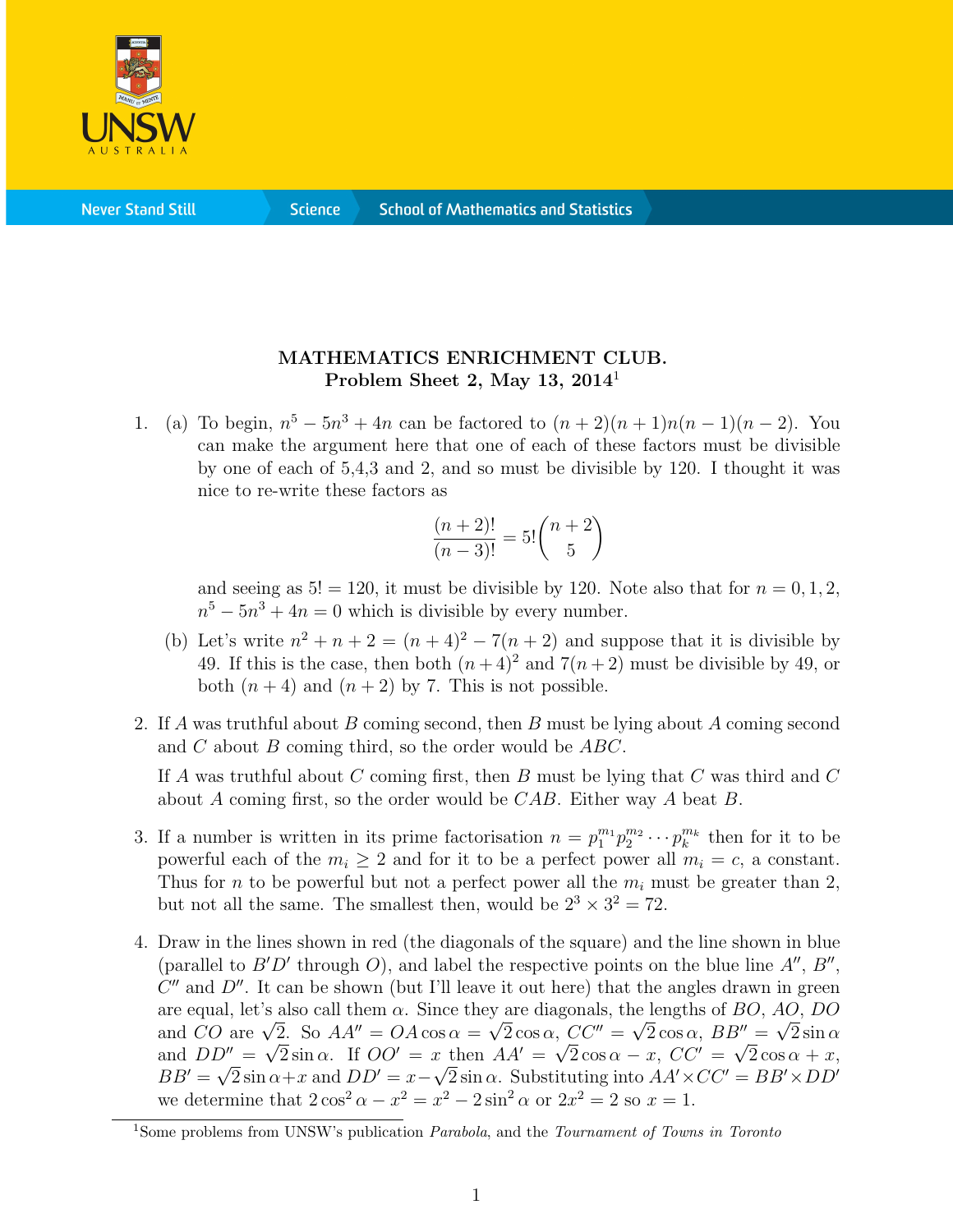

5. Start by factorising  $x^3 - y^3 = (x - y)(x^2 + xy + y^2)$  and  $1729 = 7 \times 13 \times 19$ . The second factor,  $x^2 + xy + y^2$ , can't be factorised further, so this gives us three possibilities:

$$
x - y = 7 \text{ and } x^2 + xy + y^2 = 247
$$
  
\n
$$
x - y = 13 \text{ and } x^2 + xy + y^2 = 133 \text{ or}
$$
  
\n
$$
x - y = 19 \text{ and } x^2 + xy + y^2 = 91.
$$

For each of these, square the first and subtract it from the second to get two equations for  $x$  and  $y$ :

$$
x - y = 7 \quad xy = 66
$$
  
\n
$$
x - y = 13 \quad xy = -12
$$
  
\n
$$
x - y = 19 \quad xy = -90.
$$

There are no possible solutions to the first, the second permits  $(-1, 12)$  and  $(1, -12)$ and the last permits  $(-9, 10)$  and  $(9, -10)$ .

6. Start with any 9 digit number. We can make this a 10 digit number by adding a digit to the right of it. Suppose for each 9 digit number we apend the unique digit so that the sum of its digits is a multiple of 10. Suppose two numbers obtained this way are neighbours, then the sum of their digits are  $d_1 + d_2 + \cdots + d_{10} = 10n$  and  $d_1 + \cdots + d'_i + \cdots + d_{10} = 10n + (d'_i - d_i)$ , where  $d_i \neq d'_i$ . This second sum cannot be a multiple of 10, so no two numbers obtained in this way are neighbours. We can generate  $9 \times 10^8$  numbers in this way, so there are at least  $9 \times 10^8$  numbers in the collection of ten digit numbers of which none are neighbours.

However, if we begin with all the 10 digit numbers  $(9 \times 10^9)$  of them), and note that for each 9 digit number, we can attach one extra digit to make 10 numbers which are